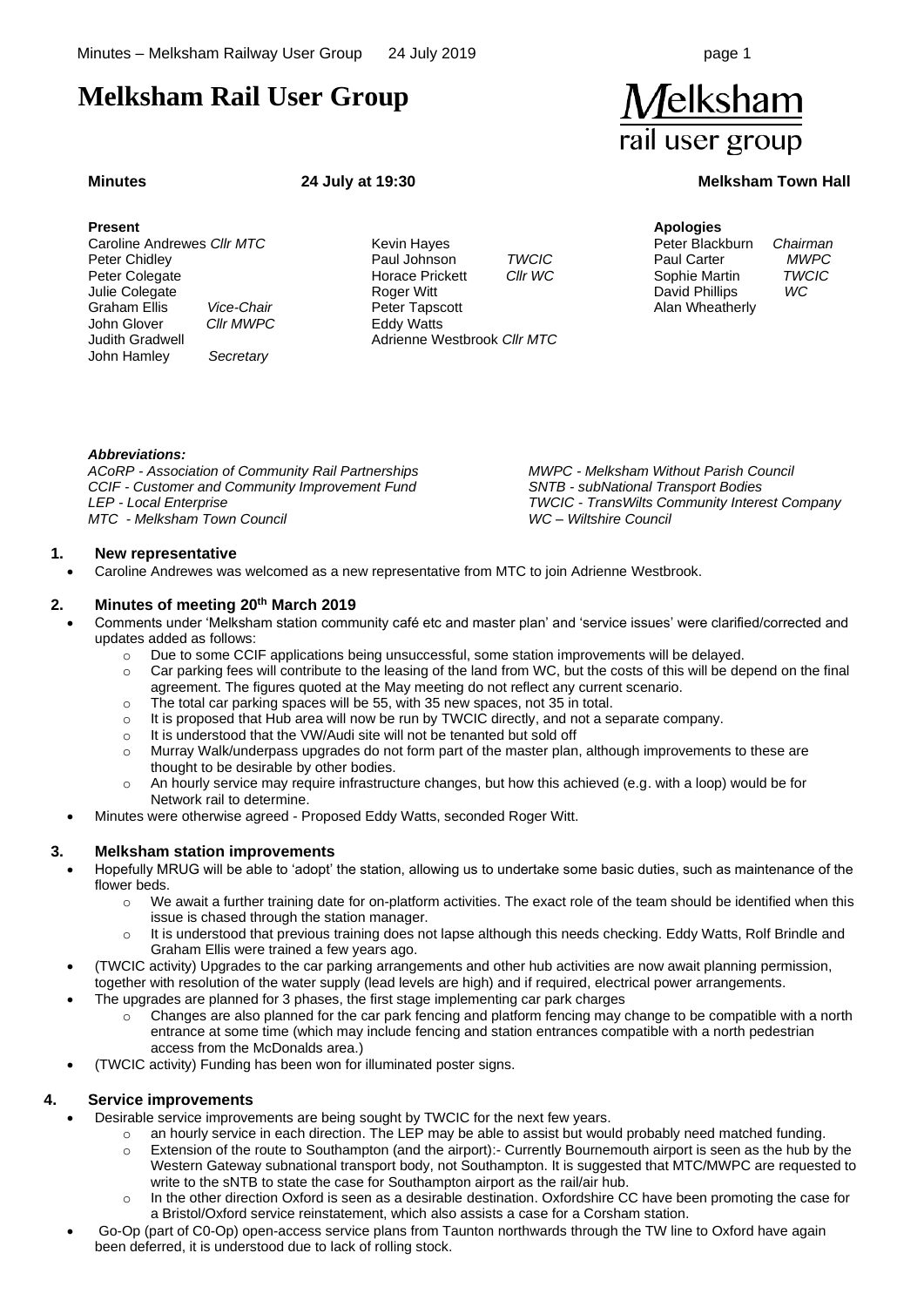#### **5. Service issues**

- Cancellations are becoming too frequent after what appeared to be an improved reliability in quarter 1.
	- $\circ$  Given the 2 hourly schedule, provision of road transport automatically (without chasing the helpdesk) is desirable. Lack of communication when the train is late or is cancelled is seen as a significant problem.
	- GWR have requested suggestions for improving dwell time as an aid to overall reliability. MRUG have submitted a number of suggestions including
		- $\circ$  Changes to the train stop to avoid overcrowding on the narrow section of platform
		- o Better station identity boards
- The provisional timetable for 12<sup>th</sup> December 2019 onwards has a number of changes, some of which have significant implications, e.g.
	- $\circ$  the 17:35 ex Swindon will run earlier which could affect working commuters.
	- o some connections are improved and others are less convenient.
	- o there is one less train (in one direction)

#### **6. Promotion**

- In the summer MRUG have undertaken a number of promotional activities to encourage rail use at Melksham:
	- $\circ$  A stand was manned at fetes in Shaw and Semington, and also at the Party- $\overline{\text{in}}$ -the-Park
	- o The Carnival as accompanied by handouts of railway time leaflets, and the opportunity to promote the parallel D3 bus to Bath was taken.
	- $\circ$  A further stand is to be manned at the Melksham Market on Saturday 27<sup>th</sup> July.
	- o An accompanied trip to Weymouth via Westbury was held, although support was poor. Promotion was limited as Sunday cancellations meant that the outing may have needed last minute alterations.
- An accompanied dog walk (one way via train to Trowbridge) is to be held in October.
- Imber open day in the summer will be promoted by rail from Melksham.
- A small group travelled to Seaton to lay John Money's ashes and provide an optional day out at the seaside.
- A 2019 Santa trip will be held, possibly running on two trains to allow additional participation. GWR have confirmed their support for this activity.
- Timetable leaflet drops are ton be organised in the summer.

#### **7. Finance**

- A grant has been applied for from Melksham Town Council.
- At the AGM on 22nd May 2019 it was reported that our Treasurer, John Money had died. Judith Gradwell was. welcomed as the new Treasurer. The Chairman Peter Blackburn, Vice-Chairman, Graham Ellis and Secretary, John Hamley were re-elected.
- It was agreed that these four officers should become the signatories on the Coventry Building Society Account, with other signatories removed.
	- o It was agreed that the account should remain in the name of Melksham Railway Development Group, Melksham Rail User Group being an operating title only.

#### **8. Other Organisations**

- **TransWilts** activities have been covered elsewhere in these minutes.
- Discussion is needed on the role of a Melksham station 'ambassador'.
- MRUG officers have agreed to apply for membership of **ACoRP** as a station 'friend'. This could open new avenues of funding to MRUG.
- The **Coffee Shop** forum covers many issues of interest to Melksham rail users, and may be accessed at [http://www.firstgreatwestern.info/coffeeshop/index.php.](http://www.firstgreatwestern.info/coffeeshop/index.php) The 'conversation' with Mark Hopwood on 5<sup>th</sup> August may be of particular interest.
- The next **Travelwatch SW** will be in October 2019. MRUG members include a board member of TWSW. MRUG have nominated two representatives from the officers to all open meetings.
- MRUG members attended the GWR community rail event in Bristol in June.

#### **9. AOB -** None

#### **10. Next and subsequent meetings**

• An additional meeting to avoid a 4 month gap has been arranged for

## Wednesday 16 October July 2019 at 19:35 to be held at Whitley Chapel.

o *Note the time has been set to coincide with the arrival of the D3 bus from Melksham which stops immediately outside the chapel.*

#### **For advance information, other meeting dates for 2019 have been set as follows.**

o Wednesday 27 November 2019 19:30 Melksham Town Hall (**location may need change due to building works at the town hall).**

#### **Other provisional dates of interest to members**